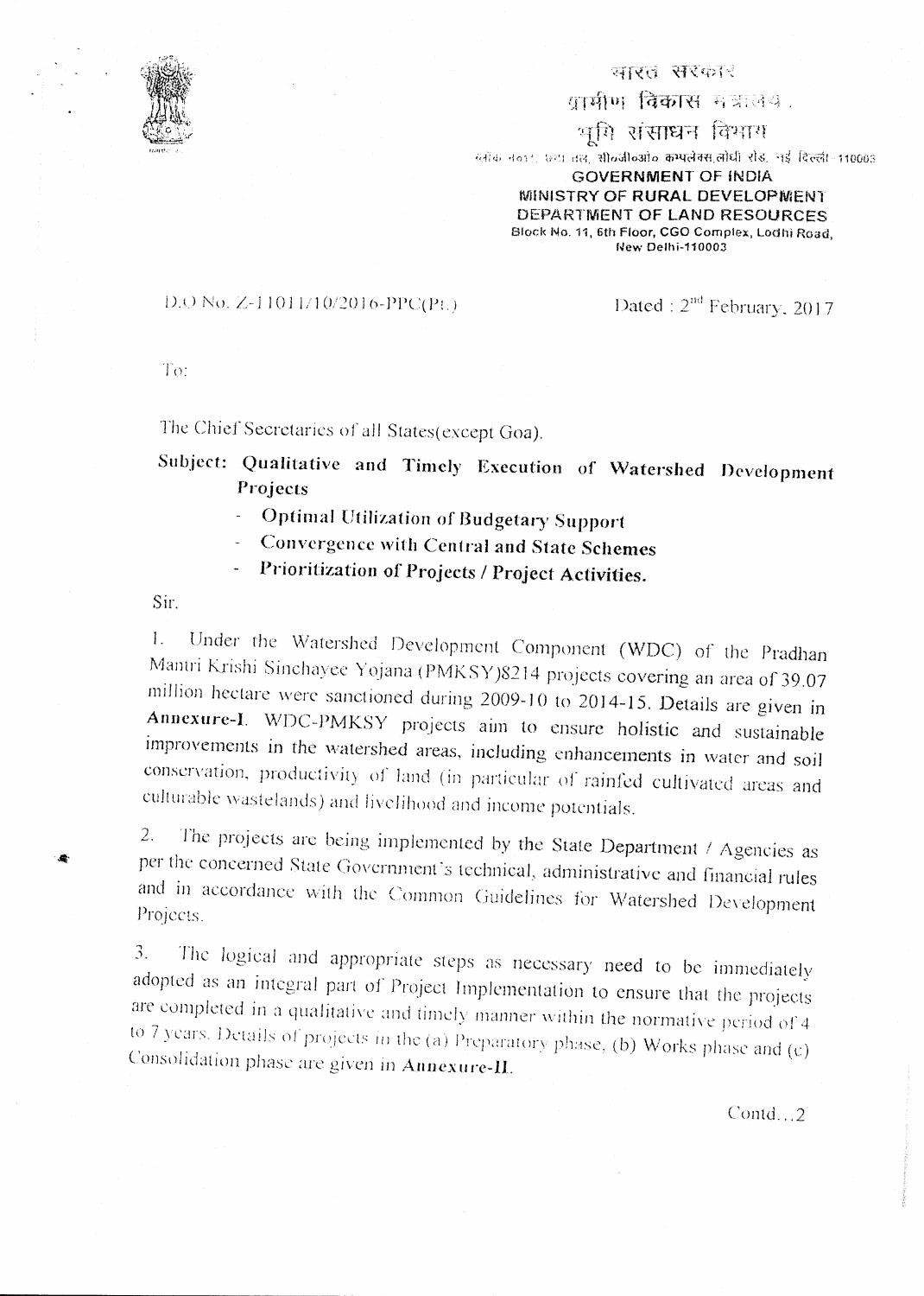$\overline{4}$ . On receipt of the Central share, the State share is to be released, without delay, so that the budgetary support is put to immediate productive use and the release of subsequent installments of Central share is not impeded.

 $5.$ To optimize resources, the pertinent Central and State schemes that are feasible and appropriate to be implemented in the watershed development projects and fit into the schematic design and detailed project reports of the projects may be identified and the mechanisms for converging their implementation in the watershed areas may be duly imbibed in the implementation strategy for the projects. Funding from the "Other Interventions" component of PMKSY (Per Drop More Crop) may also be explored where feasible.

6. A suitable Convergence Matrix inclusive of both Central and State schemes may be prepared for each project under implementation, latest by the end of March 2017.

The fund utilization against the budgetary support has to be prioritized, both  $7<sub>1</sub>$ in respect of projects and works / activities within individual projects.

The prioritization of projects for channelizing the available funds may be 8. undertaken with the approval of the PMKSY State-level Sanctioning Committee under the Chief Secretary. The following may inter alia also be kept in view:

Projects at an advanced stage of implementation, and especially the projects  $(a)$ in the Consolidation phase of implementation, may be accorded higher priority.

(b) Projects sanctioned in the later years in the period 2009-10 to 2014-15 where steps have not been initiated to prepare the DPRs may be kept at a lower priority or even kept in abeyance for the present. Like-wise projects in which DPRs have not been finalized and works / activities have not been initiated in the field may be accorded lower priority. DPRs are yet to be prepared for 1774 projects, details of which are given in Annexure-III.

鉴

(c) Projects indicating sub-optimal outcomes may be reviewed for deciding on the appropriateness and quantum of further spendings. They may also be considered for foreclosure as per the rules and with competent approval (without compromising on the productive use and sustainability of the monies already spent).

9. The prioritization of works / activities within the individual projects may be undertaken with the approval of the State level Nodal Agency under the Secretary

Contd... $3$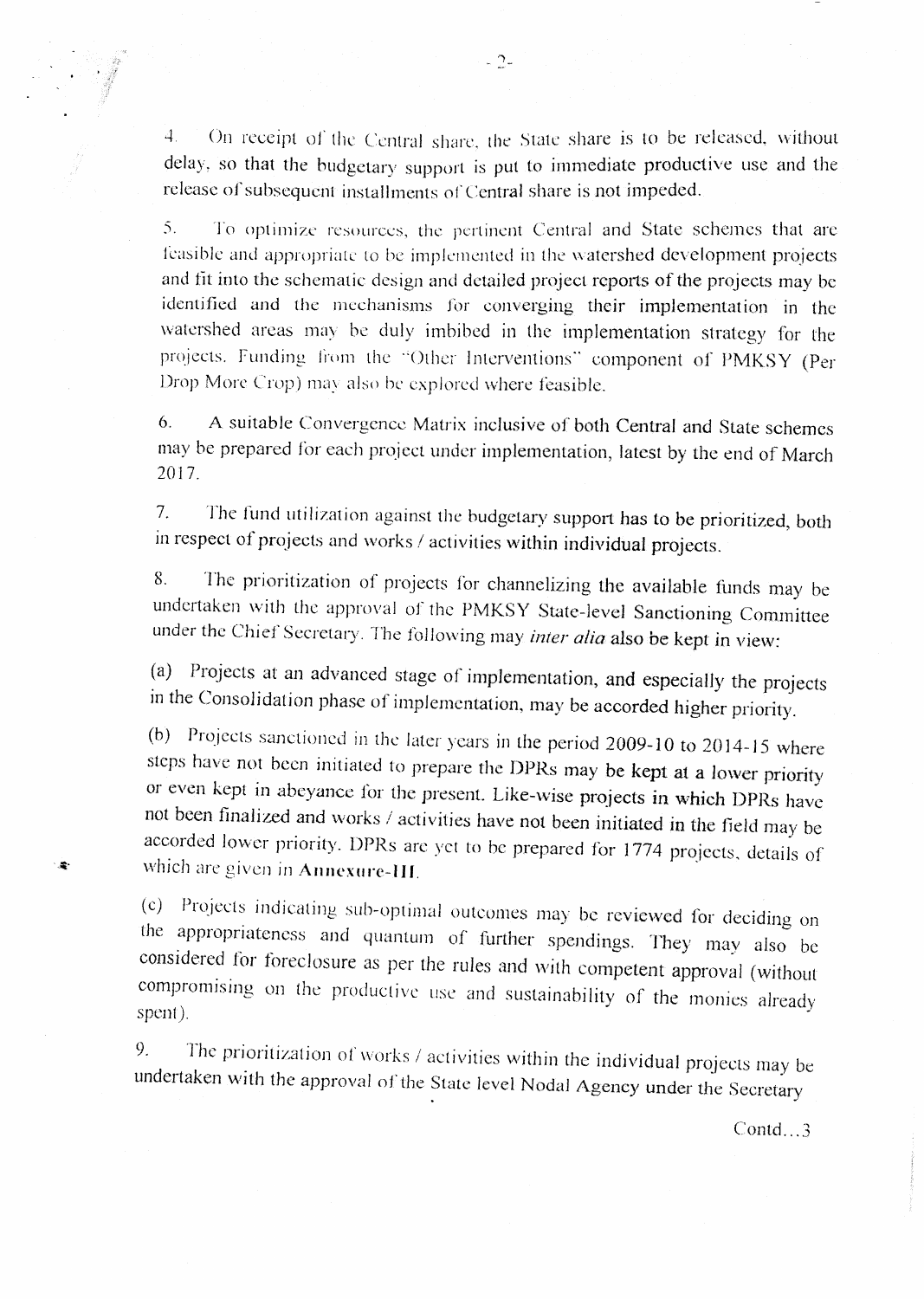in-charge of WDC-PMKSY. Though broadly desirable to take up all the works activities included in the DPR. priority may be given to such items which have maximum utility and impact towards the targeted outcomes, especially sustainable enhancements in water and soil conservation, productivity of land and livelihood and income potentials.

Manpower and other resources for project implementation may be 10. rationalized and put to optimal productive use. Wherever feasible and appropriate. the manpower and other resources at the ground level may be suitably shared between more than one project.

11. Prioritization should also result in consolidation of gains derived from funds already utilized.

12. It is requested that steps as appropriate and feasible along the above lines as well as otherwise deemed fit for qualitative and timely completion of the projects may be immediately firmed-up and suitable instructions may kindly be issued to the State Department / Agencies implementing the watershed development projects.

 $\overline{\mathbb{R}^2}$ <br>(G. Sajeevan)

Deputy Director General (Watershed Management) Tel. No. 24360692 E-Mail: g.sajeevan@nic.in

Copy to: The Chairman, SLNAs of all States except Goa (as per standard list).

Copy

Æ

 $\begin{array}{c}\n\text{A from} \\
\hline\n\frac{1}{2}f^2\n\end{array}$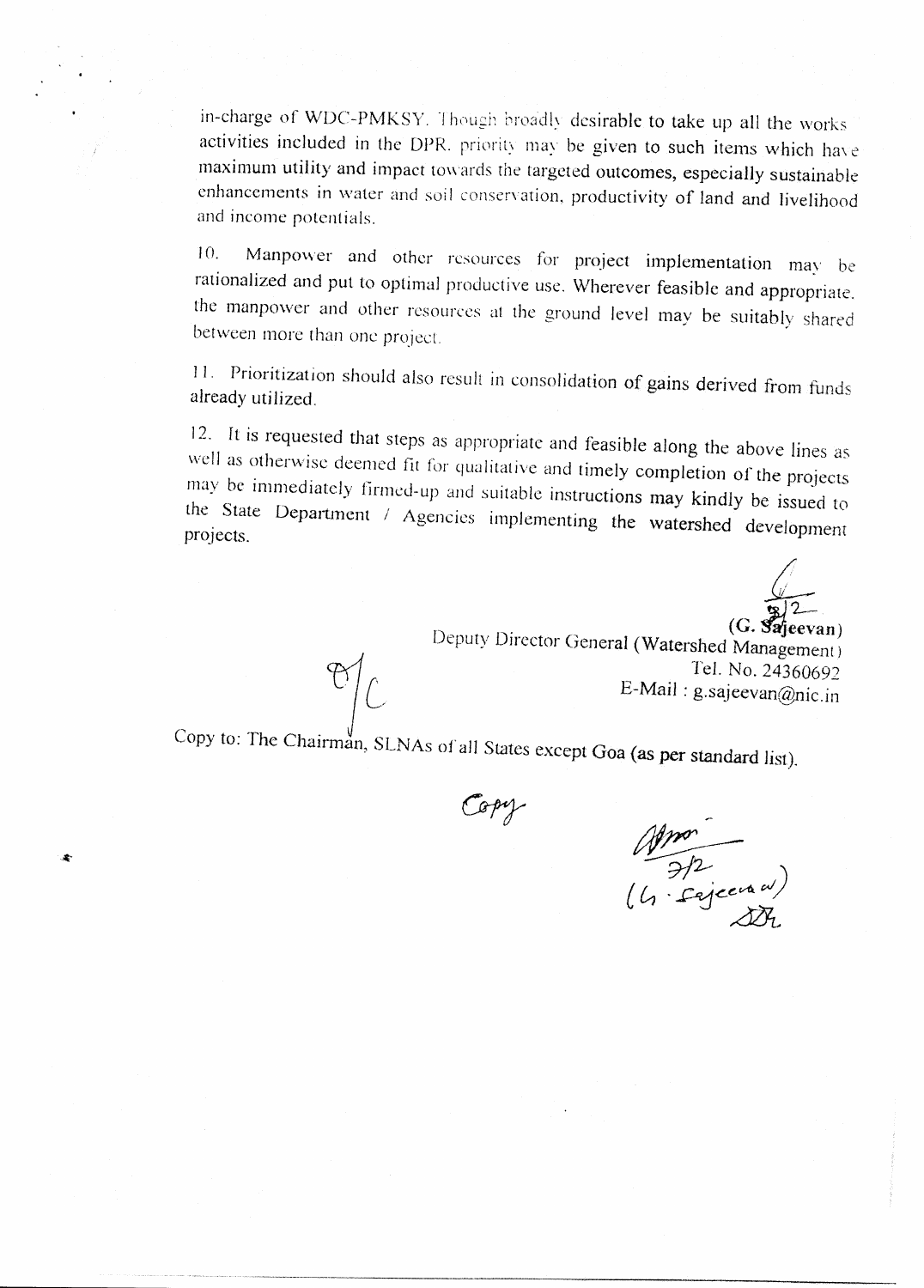| 2290.00<br>4022.19<br>437,25<br>1517.87<br>1259.94<br>979.73<br>3324.45<br>1142.70<br>589.54<br>6517.49<br>2191.50<br>3568.11<br>377.61<br>1643.19<br>1742.27<br>3583.70<br>492.88<br>7892.61<br>896.16<br>701.48<br>735.13<br>351.99<br>$R5$ . in<br>560.87<br>1946.11<br>50739.58<br>98.07<br>crore)<br>714.91<br>320.3<br>Total<br>projects<br>432<br>123<br>610<br>88<br>263<br>163<br>159<br>$N_{0.}$ of<br>$\mathbf{3}$<br>517<br>$\Xi$<br>571<br>1186<br>310<br>67<br>1025<br>270<br>330<br>612<br>S<br>$\overline{3}$<br>156<br>372<br>$\Xi$<br>$\frac{8}{2}$<br>$\frac{3}{2}$<br>$\overline{5}$<br>$\Xi$<br>$\frac{5}{6}$<br>8214<br>30237<br>cost (Rs.<br>234.44<br>Project<br>in crore)<br>426.74<br>170.11<br>71.13<br>118.88<br>175.56<br>200.04<br>428.00<br>72.27<br>556.42<br>696.60<br>986.62<br>296.84<br>$\frac{1}{24}$<br>191.62<br>260.45<br>354.37<br>6.00<br>0.00<br>75.00<br>258.33<br>90.75<br>60.82<br>84.87<br>79.80<br>23.55<br>66.02<br>6336.39<br>under Watershed Development Component of the Pradhan Mantri Krishi Sinchayee Yojana<br>2014-15<br>59<br>S<br>26<br>$\ddot{\circ}$<br>$\Box$<br>Ē<br>$\mathbb{R}$<br>38<br>$\tilde{\mathcal{L}}$<br>$\mathbb{Z}$<br>$\frac{2}{2}$<br>ುಂ<br>$\frac{8}{3}$<br>projects<br>$\overline{\mathbf{z}}$<br>$\frac{1}{2}$<br>Ξ<br>$\widetilde{\mathcal{L}}$<br>$\frac{30}{20}$<br>င<br>ఐ<br>$\stackrel{\circ}{=}$<br>$\ddot{4}$<br>$\Box$<br>$\Xi$<br>No. of<br>1010<br>≘<br>T<br>$\circ$<br>322.66<br>$\tilde{E}$<br>218.76<br>417.04<br>251.14<br>208.55<br>Project<br>in crore)<br>76.44<br>419.29<br>69.26<br>cost (Rs)<br>105.91<br>513.23<br>299.25<br>30.07<br>235.16<br>274.38<br>665.21<br>993.111<br>399.69<br>226.35<br>0.00<br>249.25<br>91.50<br>93.04<br>86.67<br>119.40<br>0.00<br>53.61<br>$\frac{5}{2}$<br>6721.91<br>199.<br>projects<br>56<br>$\tilde{\mathcal{S}}$<br>59<br>$\mathcal{S}$<br>$\overline{\omega}$<br>$\tilde{\mathbf{z}}$<br>$\frac{4}{6}$<br>$\mathcal{V}_t$<br>$\overline{0}$<br>S<br>$\mathbb{C}$<br>116<br>$\overline{38}$<br>135<br>I<br>$N\alpha,\,\alpha f$<br>$\mathfrak{Z}$<br>0<br>पू<br>$\frac{1}{\sqrt{2}}$<br>67<br>$\overline{26}$<br>$\ddot{3}$<br>$\mathbf{r}$<br>İ<br>20<br>$\circ$<br>œ<br>≕<br>1051<br>2013<br>cost (Rs. in<br>159.09<br>408.68<br>150.08<br>283.85<br>228.95<br>425.29<br>74.24<br>137.18<br>252.63<br>682.64<br>316.39<br>55.78<br>1051.58<br>17721<br>205.84<br>210.89<br>303.81<br>381.62<br>$\mathfrak{S}$<br>246.63<br>109.50<br>265.50<br>103.74<br>88.72<br>103.50<br> 0.42 <br>6612.12<br>Project<br>65.43<br>58.31<br>error)<br>र्ज़<br>2012-13<br>projects<br>56<br>$\frac{1}{2}$<br>$\frac{5}{7}$<br>59<br>$\mathbf{r}$<br>$\mathbb{G}$<br>50<br>68<br>$\overline{20}$<br>$\overline{57}$<br>$\overline{30}$<br>$\overline{39}$<br>$\overline{z}$<br>$\mathbf{r}$<br>$\frac{45}{3}$<br>No.of<br>$\mathfrak{Z}$<br>$\frac{6}{5}$<br>50<br>$\frac{1}{2}$<br>$\mathfrak{F}$<br>$\frac{3}{2}$<br>$\overline{5}$<br>द्र<br>$\overline{5}$<br>$\overline{15}$<br>$\overline{1}$<br>$n +$<br>$\overline{1}$<br>1066<br>cost (Rs. in<br>528.68<br>230.15<br>921.85<br>222.86<br>269.18<br>215.44<br>$\frac{247.33}{2}$<br>358.61<br>714.06<br>106.86<br>1194.80<br>80.66<br>783.30<br>455.97<br>819.99<br>367.86<br>951.58<br>423.18<br>142.48<br>325.31<br>186.60<br>255.48<br>56.25<br>29.00<br>454.71<br>108.14<br>21.30<br>∞<br>Project<br>11616.81<br>error)<br>$\frac{1}{2}$<br>$\tilde{5}$<br>102<br>$\frac{1}{2}$<br>$\mathcal{S}^{\circ}$<br>138<br>$\mathcal{S}$<br>$\frac{45}{5}$<br>$\ddot{r}$<br>$\frac{6}{1}$<br>$\overline{5}$<br>$\frac{1}{4}$<br>215<br>projects<br>$\frac{8}{6}$<br>E<br>229<br>$\equiv$<br>56<br>$\frac{8}{1}$<br>$\vec{r}$<br>77<br>$\overline{\mathbf{3}}$<br>$\overline{r}$<br>$\overline{4}$<br>$\mathfrak{L}$<br>$\vec{r}$<br>$\mathbb{Z}$<br>$\overline{20}$<br>$\overline{\phantom{a}}$<br>1898<br>$\tilde{c}$<br>ż<br>502.06<br>0.00<br>ΣĆ<br>917.77<br>0.00<br>356.47<br>705.13<br>657.32<br>2023.16<br>419.88<br>cost (Rs. in<br>0.00<br>116.44<br>203.97<br>63.95<br>1746.48<br>373.19<br>390.98<br>1076.46<br>295.78<br>0.00<br>136.50<br>192.12<br>444.02<br>78.00<br>24.62<br>21.05<br>98.82<br>45.04<br>11346.97<br>Project<br>crore)<br>57.<br>$\overline{a}$<br>$\mathfrak{D}$<br>ئیے<br>5<br>⊃<br>$\circ$<br>$2\overline{2}$<br>$\overline{56}$<br>0<br>국<br>$\mathfrak{S}$<br>$\overline{12}$<br>G<br>$\mathbb{Z}$<br>projects<br>$\overline{P}$<br>370<br>213<br>$\mathbb{S}$<br>$\frac{1}{\sqrt{2}}$<br>$\overline{59}$<br>⇨<br>$\overline{32}$<br>86<br>$\overline{183}$<br>$\mathbb{E}$<br>हि<br>Ξ<br>$\overline{6}$<br>$\overline{5}$<br>$\Xi$<br>S<br>1865<br>$N_0$ , of<br>projects cost (Rs. in<br>330.42<br>0.00<br>141.39<br>253.54<br>930.11<br>$0.00\,$<br>305.74<br>0,00<br>632.68<br>$\frac{1}{2}$<br>255.08<br>103.17<br>$\overline{\mathbb{C}}$<br>42.36<br>1294.83<br>312.07<br>0.00<br>86.611<br>0.00<br>102.38<br>274.30<br>0.00<br>93.65<br>45.00<br>158.59<br>21.75<br>45.42<br>8105.38<br>$\overline{\Gamma}$<br>Project<br>erore)<br>SO <sub>5</sub><br>237.<br>$2009 - 10$<br>$\mathbb{C}^1$<br>Φ<br>0<br>$\tilde{\mathfrak{H}}$<br>$\circ$<br>$\mathfrak{D}$<br>Φ<br>$\frac{5}{11}$<br>$\Xi$<br>Ğ,<br>Ф<br>162<br>$\overline{\varphi_i}$<br>$\frac{1}{10}$<br>휴 <br>Ķ<br>Ś<br>Φ<br>Φ<br>Ę<br>$\tilde{=}$<br>$\tilde{\Sigma}$<br>¢<br>$\approx$<br>$\overline{\mathbb{C}}$<br>m,<br>Ξ<br>$\mathbb{S}^*$<br>Na. of<br>1324<br>ś<br>Έ<br>줐<br>Andhra Pradesi<br>6 Himachal Prad<br>$7$ Jummu & Kas<br>State<br>H Nadhya Prade<br>$21$  Arumachal P $\tau$<br>18 Litter Pradesh<br>3 Chhanisgarh<br>12 Maharashtra<br>20 West Bengal<br>19  Tuarakhand<br>16 Tanuil Nadu<br><b>States</b><br><b>S</b> Iharkhand<br>$17$ [1elangama |  | Details of Projects Sanctioned |  |  |  |  |  | Annexure-J   |
|---------------------------------------------------------------------------------------------------------------------------------------------------------------------------------------------------------------------------------------------------------------------------------------------------------------------------------------------------------------------------------------------------------------------------------------------------------------------------------------------------------------------------------------------------------------------------------------------------------------------------------------------------------------------------------------------------------------------------------------------------------------------------------------------------------------------------------------------------------------------------------------------------------------------------------------------------------------------------------------------------------------------------------------------------------------------------------------------------------------------------------------------------------------------------------------------------------------------------------------------------------------------------------------------------------------------------------------------------------------------------------------------------------------------------------------------------------------------------------------------------------------------------------------------------------------------------------------------------------------------------------------------------------------------------------------------------------------------------------------------------------------------------------------------------------------------------------------------------------------------------------------------------------------------------------------------------------------------------------------------------------------------------------------------------------------------------------------------------------------------------------------------------------------------------------------------------------------------------------------------------------------------------------------------------------------------------------------------------------------------------------------------------------------------------------------------------------------------------------------------------------------------------------------------------------------------------------------------------------------------------------------------------------------------------------------------------------------------------------------------------------------------------------------------------------------------------------------------------------------------------------------------------------------------------------------------------------------------------------------------------------------------------------------------------------------------------------------------------------------------------------------------------------------------------------------------------------------------------------------------------------------------------------------------------------------------------------------------------------------------------------------------------------------------------------------------------------------------------------------------------------------------------------------------------------------------------------------------------------------------------------------------------------------------------------------------------------------------------------------------------------------------------------------------------------------------------------------------------------------------------------------------------------------------------------------------------------------------------------------------------------------------------------------------------------------------------------------------------------------------------------------------------------------------------------------------------------------------------------------------------------------------------------------------------------------------------------------------------------------------------------------------------------------------------------------------------------------------------------------------------------------------------------------------------------------------------------------------------------------------------------------------------------------------------------------------------------------------------------------------------------------------------------------------------------------------------------------------------------------------------------------------------------------------------------------------------------------------------------------------------------------------------------------------------------------------------------------------------------------------------------------------------------------------------------------------------------------------------------------------------------------------------------------------------------------------------------------------------------------------------------------------------------------------------------------------------------------------------------------------------------------------------------------------------------------------------------------------------------------------------------------------------------------------------------------------------------------------------------------------------------------|--|--------------------------------|--|--|--|--|--|--------------|
|                                                                                                                                                                                                                                                                                                                                                                                                                                                                                                                                                                                                                                                                                                                                                                                                                                                                                                                                                                                                                                                                                                                                                                                                                                                                                                                                                                                                                                                                                                                                                                                                                                                                                                                                                                                                                                                                                                                                                                                                                                                                                                                                                                                                                                                                                                                                                                                                                                                                                                                                                                                                                                                                                                                                                                                                                                                                                                                                                                                                                                                                                                                                                                                                                                                                                                                                                                                                                                                                                                                                                                                                                                                                                                                                                                                                                                                                                                                                                                                                                                                                                                                                                                                                                                                                                                                                                                                                                                                                                                                                                                                                                                                                                                                                                                                                                                                                                                                                                                                                                                                                                                                                                                                                                                                                                                                                                                                                                                                                                                                                                                                                                                                                                                                                                               |  |                                |  |  |  |  |  |              |
|                                                                                                                                                                                                                                                                                                                                                                                                                                                                                                                                                                                                                                                                                                                                                                                                                                                                                                                                                                                                                                                                                                                                                                                                                                                                                                                                                                                                                                                                                                                                                                                                                                                                                                                                                                                                                                                                                                                                                                                                                                                                                                                                                                                                                                                                                                                                                                                                                                                                                                                                                                                                                                                                                                                                                                                                                                                                                                                                                                                                                                                                                                                                                                                                                                                                                                                                                                                                                                                                                                                                                                                                                                                                                                                                                                                                                                                                                                                                                                                                                                                                                                                                                                                                                                                                                                                                                                                                                                                                                                                                                                                                                                                                                                                                                                                                                                                                                                                                                                                                                                                                                                                                                                                                                                                                                                                                                                                                                                                                                                                                                                                                                                                                                                                                                               |  |                                |  |  |  |  |  |              |
|                                                                                                                                                                                                                                                                                                                                                                                                                                                                                                                                                                                                                                                                                                                                                                                                                                                                                                                                                                                                                                                                                                                                                                                                                                                                                                                                                                                                                                                                                                                                                                                                                                                                                                                                                                                                                                                                                                                                                                                                                                                                                                                                                                                                                                                                                                                                                                                                                                                                                                                                                                                                                                                                                                                                                                                                                                                                                                                                                                                                                                                                                                                                                                                                                                                                                                                                                                                                                                                                                                                                                                                                                                                                                                                                                                                                                                                                                                                                                                                                                                                                                                                                                                                                                                                                                                                                                                                                                                                                                                                                                                                                                                                                                                                                                                                                                                                                                                                                                                                                                                                                                                                                                                                                                                                                                                                                                                                                                                                                                                                                                                                                                                                                                                                                                               |  |                                |  |  |  |  |  | Project cost |
|                                                                                                                                                                                                                                                                                                                                                                                                                                                                                                                                                                                                                                                                                                                                                                                                                                                                                                                                                                                                                                                                                                                                                                                                                                                                                                                                                                                                                                                                                                                                                                                                                                                                                                                                                                                                                                                                                                                                                                                                                                                                                                                                                                                                                                                                                                                                                                                                                                                                                                                                                                                                                                                                                                                                                                                                                                                                                                                                                                                                                                                                                                                                                                                                                                                                                                                                                                                                                                                                                                                                                                                                                                                                                                                                                                                                                                                                                                                                                                                                                                                                                                                                                                                                                                                                                                                                                                                                                                                                                                                                                                                                                                                                                                                                                                                                                                                                                                                                                                                                                                                                                                                                                                                                                                                                                                                                                                                                                                                                                                                                                                                                                                                                                                                                                               |  |                                |  |  |  |  |  |              |
|                                                                                                                                                                                                                                                                                                                                                                                                                                                                                                                                                                                                                                                                                                                                                                                                                                                                                                                                                                                                                                                                                                                                                                                                                                                                                                                                                                                                                                                                                                                                                                                                                                                                                                                                                                                                                                                                                                                                                                                                                                                                                                                                                                                                                                                                                                                                                                                                                                                                                                                                                                                                                                                                                                                                                                                                                                                                                                                                                                                                                                                                                                                                                                                                                                                                                                                                                                                                                                                                                                                                                                                                                                                                                                                                                                                                                                                                                                                                                                                                                                                                                                                                                                                                                                                                                                                                                                                                                                                                                                                                                                                                                                                                                                                                                                                                                                                                                                                                                                                                                                                                                                                                                                                                                                                                                                                                                                                                                                                                                                                                                                                                                                                                                                                                                               |  |                                |  |  |  |  |  |              |
|                                                                                                                                                                                                                                                                                                                                                                                                                                                                                                                                                                                                                                                                                                                                                                                                                                                                                                                                                                                                                                                                                                                                                                                                                                                                                                                                                                                                                                                                                                                                                                                                                                                                                                                                                                                                                                                                                                                                                                                                                                                                                                                                                                                                                                                                                                                                                                                                                                                                                                                                                                                                                                                                                                                                                                                                                                                                                                                                                                                                                                                                                                                                                                                                                                                                                                                                                                                                                                                                                                                                                                                                                                                                                                                                                                                                                                                                                                                                                                                                                                                                                                                                                                                                                                                                                                                                                                                                                                                                                                                                                                                                                                                                                                                                                                                                                                                                                                                                                                                                                                                                                                                                                                                                                                                                                                                                                                                                                                                                                                                                                                                                                                                                                                                                                               |  |                                |  |  |  |  |  |              |
|                                                                                                                                                                                                                                                                                                                                                                                                                                                                                                                                                                                                                                                                                                                                                                                                                                                                                                                                                                                                                                                                                                                                                                                                                                                                                                                                                                                                                                                                                                                                                                                                                                                                                                                                                                                                                                                                                                                                                                                                                                                                                                                                                                                                                                                                                                                                                                                                                                                                                                                                                                                                                                                                                                                                                                                                                                                                                                                                                                                                                                                                                                                                                                                                                                                                                                                                                                                                                                                                                                                                                                                                                                                                                                                                                                                                                                                                                                                                                                                                                                                                                                                                                                                                                                                                                                                                                                                                                                                                                                                                                                                                                                                                                                                                                                                                                                                                                                                                                                                                                                                                                                                                                                                                                                                                                                                                                                                                                                                                                                                                                                                                                                                                                                                                                               |  |                                |  |  |  |  |  | 841.53       |
|                                                                                                                                                                                                                                                                                                                                                                                                                                                                                                                                                                                                                                                                                                                                                                                                                                                                                                                                                                                                                                                                                                                                                                                                                                                                                                                                                                                                                                                                                                                                                                                                                                                                                                                                                                                                                                                                                                                                                                                                                                                                                                                                                                                                                                                                                                                                                                                                                                                                                                                                                                                                                                                                                                                                                                                                                                                                                                                                                                                                                                                                                                                                                                                                                                                                                                                                                                                                                                                                                                                                                                                                                                                                                                                                                                                                                                                                                                                                                                                                                                                                                                                                                                                                                                                                                                                                                                                                                                                                                                                                                                                                                                                                                                                                                                                                                                                                                                                                                                                                                                                                                                                                                                                                                                                                                                                                                                                                                                                                                                                                                                                                                                                                                                                                                               |  |                                |  |  |  |  |  |              |
|                                                                                                                                                                                                                                                                                                                                                                                                                                                                                                                                                                                                                                                                                                                                                                                                                                                                                                                                                                                                                                                                                                                                                                                                                                                                                                                                                                                                                                                                                                                                                                                                                                                                                                                                                                                                                                                                                                                                                                                                                                                                                                                                                                                                                                                                                                                                                                                                                                                                                                                                                                                                                                                                                                                                                                                                                                                                                                                                                                                                                                                                                                                                                                                                                                                                                                                                                                                                                                                                                                                                                                                                                                                                                                                                                                                                                                                                                                                                                                                                                                                                                                                                                                                                                                                                                                                                                                                                                                                                                                                                                                                                                                                                                                                                                                                                                                                                                                                                                                                                                                                                                                                                                                                                                                                                                                                                                                                                                                                                                                                                                                                                                                                                                                                                                               |  |                                |  |  |  |  |  |              |
|                                                                                                                                                                                                                                                                                                                                                                                                                                                                                                                                                                                                                                                                                                                                                                                                                                                                                                                                                                                                                                                                                                                                                                                                                                                                                                                                                                                                                                                                                                                                                                                                                                                                                                                                                                                                                                                                                                                                                                                                                                                                                                                                                                                                                                                                                                                                                                                                                                                                                                                                                                                                                                                                                                                                                                                                                                                                                                                                                                                                                                                                                                                                                                                                                                                                                                                                                                                                                                                                                                                                                                                                                                                                                                                                                                                                                                                                                                                                                                                                                                                                                                                                                                                                                                                                                                                                                                                                                                                                                                                                                                                                                                                                                                                                                                                                                                                                                                                                                                                                                                                                                                                                                                                                                                                                                                                                                                                                                                                                                                                                                                                                                                                                                                                                                               |  |                                |  |  |  |  |  |              |
|                                                                                                                                                                                                                                                                                                                                                                                                                                                                                                                                                                                                                                                                                                                                                                                                                                                                                                                                                                                                                                                                                                                                                                                                                                                                                                                                                                                                                                                                                                                                                                                                                                                                                                                                                                                                                                                                                                                                                                                                                                                                                                                                                                                                                                                                                                                                                                                                                                                                                                                                                                                                                                                                                                                                                                                                                                                                                                                                                                                                                                                                                                                                                                                                                                                                                                                                                                                                                                                                                                                                                                                                                                                                                                                                                                                                                                                                                                                                                                                                                                                                                                                                                                                                                                                                                                                                                                                                                                                                                                                                                                                                                                                                                                                                                                                                                                                                                                                                                                                                                                                                                                                                                                                                                                                                                                                                                                                                                                                                                                                                                                                                                                                                                                                                                               |  |                                |  |  |  |  |  |              |
|                                                                                                                                                                                                                                                                                                                                                                                                                                                                                                                                                                                                                                                                                                                                                                                                                                                                                                                                                                                                                                                                                                                                                                                                                                                                                                                                                                                                                                                                                                                                                                                                                                                                                                                                                                                                                                                                                                                                                                                                                                                                                                                                                                                                                                                                                                                                                                                                                                                                                                                                                                                                                                                                                                                                                                                                                                                                                                                                                                                                                                                                                                                                                                                                                                                                                                                                                                                                                                                                                                                                                                                                                                                                                                                                                                                                                                                                                                                                                                                                                                                                                                                                                                                                                                                                                                                                                                                                                                                                                                                                                                                                                                                                                                                                                                                                                                                                                                                                                                                                                                                                                                                                                                                                                                                                                                                                                                                                                                                                                                                                                                                                                                                                                                                                                               |  |                                |  |  |  |  |  |              |
|                                                                                                                                                                                                                                                                                                                                                                                                                                                                                                                                                                                                                                                                                                                                                                                                                                                                                                                                                                                                                                                                                                                                                                                                                                                                                                                                                                                                                                                                                                                                                                                                                                                                                                                                                                                                                                                                                                                                                                                                                                                                                                                                                                                                                                                                                                                                                                                                                                                                                                                                                                                                                                                                                                                                                                                                                                                                                                                                                                                                                                                                                                                                                                                                                                                                                                                                                                                                                                                                                                                                                                                                                                                                                                                                                                                                                                                                                                                                                                                                                                                                                                                                                                                                                                                                                                                                                                                                                                                                                                                                                                                                                                                                                                                                                                                                                                                                                                                                                                                                                                                                                                                                                                                                                                                                                                                                                                                                                                                                                                                                                                                                                                                                                                                                                               |  |                                |  |  |  |  |  |              |
|                                                                                                                                                                                                                                                                                                                                                                                                                                                                                                                                                                                                                                                                                                                                                                                                                                                                                                                                                                                                                                                                                                                                                                                                                                                                                                                                                                                                                                                                                                                                                                                                                                                                                                                                                                                                                                                                                                                                                                                                                                                                                                                                                                                                                                                                                                                                                                                                                                                                                                                                                                                                                                                                                                                                                                                                                                                                                                                                                                                                                                                                                                                                                                                                                                                                                                                                                                                                                                                                                                                                                                                                                                                                                                                                                                                                                                                                                                                                                                                                                                                                                                                                                                                                                                                                                                                                                                                                                                                                                                                                                                                                                                                                                                                                                                                                                                                                                                                                                                                                                                                                                                                                                                                                                                                                                                                                                                                                                                                                                                                                                                                                                                                                                                                                                               |  |                                |  |  |  |  |  |              |
|                                                                                                                                                                                                                                                                                                                                                                                                                                                                                                                                                                                                                                                                                                                                                                                                                                                                                                                                                                                                                                                                                                                                                                                                                                                                                                                                                                                                                                                                                                                                                                                                                                                                                                                                                                                                                                                                                                                                                                                                                                                                                                                                                                                                                                                                                                                                                                                                                                                                                                                                                                                                                                                                                                                                                                                                                                                                                                                                                                                                                                                                                                                                                                                                                                                                                                                                                                                                                                                                                                                                                                                                                                                                                                                                                                                                                                                                                                                                                                                                                                                                                                                                                                                                                                                                                                                                                                                                                                                                                                                                                                                                                                                                                                                                                                                                                                                                                                                                                                                                                                                                                                                                                                                                                                                                                                                                                                                                                                                                                                                                                                                                                                                                                                                                                               |  |                                |  |  |  |  |  |              |
|                                                                                                                                                                                                                                                                                                                                                                                                                                                                                                                                                                                                                                                                                                                                                                                                                                                                                                                                                                                                                                                                                                                                                                                                                                                                                                                                                                                                                                                                                                                                                                                                                                                                                                                                                                                                                                                                                                                                                                                                                                                                                                                                                                                                                                                                                                                                                                                                                                                                                                                                                                                                                                                                                                                                                                                                                                                                                                                                                                                                                                                                                                                                                                                                                                                                                                                                                                                                                                                                                                                                                                                                                                                                                                                                                                                                                                                                                                                                                                                                                                                                                                                                                                                                                                                                                                                                                                                                                                                                                                                                                                                                                                                                                                                                                                                                                                                                                                                                                                                                                                                                                                                                                                                                                                                                                                                                                                                                                                                                                                                                                                                                                                                                                                                                                               |  |                                |  |  |  |  |  |              |
|                                                                                                                                                                                                                                                                                                                                                                                                                                                                                                                                                                                                                                                                                                                                                                                                                                                                                                                                                                                                                                                                                                                                                                                                                                                                                                                                                                                                                                                                                                                                                                                                                                                                                                                                                                                                                                                                                                                                                                                                                                                                                                                                                                                                                                                                                                                                                                                                                                                                                                                                                                                                                                                                                                                                                                                                                                                                                                                                                                                                                                                                                                                                                                                                                                                                                                                                                                                                                                                                                                                                                                                                                                                                                                                                                                                                                                                                                                                                                                                                                                                                                                                                                                                                                                                                                                                                                                                                                                                                                                                                                                                                                                                                                                                                                                                                                                                                                                                                                                                                                                                                                                                                                                                                                                                                                                                                                                                                                                                                                                                                                                                                                                                                                                                                                               |  |                                |  |  |  |  |  |              |
|                                                                                                                                                                                                                                                                                                                                                                                                                                                                                                                                                                                                                                                                                                                                                                                                                                                                                                                                                                                                                                                                                                                                                                                                                                                                                                                                                                                                                                                                                                                                                                                                                                                                                                                                                                                                                                                                                                                                                                                                                                                                                                                                                                                                                                                                                                                                                                                                                                                                                                                                                                                                                                                                                                                                                                                                                                                                                                                                                                                                                                                                                                                                                                                                                                                                                                                                                                                                                                                                                                                                                                                                                                                                                                                                                                                                                                                                                                                                                                                                                                                                                                                                                                                                                                                                                                                                                                                                                                                                                                                                                                                                                                                                                                                                                                                                                                                                                                                                                                                                                                                                                                                                                                                                                                                                                                                                                                                                                                                                                                                                                                                                                                                                                                                                                               |  |                                |  |  |  |  |  |              |
|                                                                                                                                                                                                                                                                                                                                                                                                                                                                                                                                                                                                                                                                                                                                                                                                                                                                                                                                                                                                                                                                                                                                                                                                                                                                                                                                                                                                                                                                                                                                                                                                                                                                                                                                                                                                                                                                                                                                                                                                                                                                                                                                                                                                                                                                                                                                                                                                                                                                                                                                                                                                                                                                                                                                                                                                                                                                                                                                                                                                                                                                                                                                                                                                                                                                                                                                                                                                                                                                                                                                                                                                                                                                                                                                                                                                                                                                                                                                                                                                                                                                                                                                                                                                                                                                                                                                                                                                                                                                                                                                                                                                                                                                                                                                                                                                                                                                                                                                                                                                                                                                                                                                                                                                                                                                                                                                                                                                                                                                                                                                                                                                                                                                                                                                                               |  |                                |  |  |  |  |  |              |
|                                                                                                                                                                                                                                                                                                                                                                                                                                                                                                                                                                                                                                                                                                                                                                                                                                                                                                                                                                                                                                                                                                                                                                                                                                                                                                                                                                                                                                                                                                                                                                                                                                                                                                                                                                                                                                                                                                                                                                                                                                                                                                                                                                                                                                                                                                                                                                                                                                                                                                                                                                                                                                                                                                                                                                                                                                                                                                                                                                                                                                                                                                                                                                                                                                                                                                                                                                                                                                                                                                                                                                                                                                                                                                                                                                                                                                                                                                                                                                                                                                                                                                                                                                                                                                                                                                                                                                                                                                                                                                                                                                                                                                                                                                                                                                                                                                                                                                                                                                                                                                                                                                                                                                                                                                                                                                                                                                                                                                                                                                                                                                                                                                                                                                                                                               |  |                                |  |  |  |  |  |              |
|                                                                                                                                                                                                                                                                                                                                                                                                                                                                                                                                                                                                                                                                                                                                                                                                                                                                                                                                                                                                                                                                                                                                                                                                                                                                                                                                                                                                                                                                                                                                                                                                                                                                                                                                                                                                                                                                                                                                                                                                                                                                                                                                                                                                                                                                                                                                                                                                                                                                                                                                                                                                                                                                                                                                                                                                                                                                                                                                                                                                                                                                                                                                                                                                                                                                                                                                                                                                                                                                                                                                                                                                                                                                                                                                                                                                                                                                                                                                                                                                                                                                                                                                                                                                                                                                                                                                                                                                                                                                                                                                                                                                                                                                                                                                                                                                                                                                                                                                                                                                                                                                                                                                                                                                                                                                                                                                                                                                                                                                                                                                                                                                                                                                                                                                                               |  |                                |  |  |  |  |  |              |
|                                                                                                                                                                                                                                                                                                                                                                                                                                                                                                                                                                                                                                                                                                                                                                                                                                                                                                                                                                                                                                                                                                                                                                                                                                                                                                                                                                                                                                                                                                                                                                                                                                                                                                                                                                                                                                                                                                                                                                                                                                                                                                                                                                                                                                                                                                                                                                                                                                                                                                                                                                                                                                                                                                                                                                                                                                                                                                                                                                                                                                                                                                                                                                                                                                                                                                                                                                                                                                                                                                                                                                                                                                                                                                                                                                                                                                                                                                                                                                                                                                                                                                                                                                                                                                                                                                                                                                                                                                                                                                                                                                                                                                                                                                                                                                                                                                                                                                                                                                                                                                                                                                                                                                                                                                                                                                                                                                                                                                                                                                                                                                                                                                                                                                                                                               |  |                                |  |  |  |  |  |              |
|                                                                                                                                                                                                                                                                                                                                                                                                                                                                                                                                                                                                                                                                                                                                                                                                                                                                                                                                                                                                                                                                                                                                                                                                                                                                                                                                                                                                                                                                                                                                                                                                                                                                                                                                                                                                                                                                                                                                                                                                                                                                                                                                                                                                                                                                                                                                                                                                                                                                                                                                                                                                                                                                                                                                                                                                                                                                                                                                                                                                                                                                                                                                                                                                                                                                                                                                                                                                                                                                                                                                                                                                                                                                                                                                                                                                                                                                                                                                                                                                                                                                                                                                                                                                                                                                                                                                                                                                                                                                                                                                                                                                                                                                                                                                                                                                                                                                                                                                                                                                                                                                                                                                                                                                                                                                                                                                                                                                                                                                                                                                                                                                                                                                                                                                                               |  |                                |  |  |  |  |  |              |
|                                                                                                                                                                                                                                                                                                                                                                                                                                                                                                                                                                                                                                                                                                                                                                                                                                                                                                                                                                                                                                                                                                                                                                                                                                                                                                                                                                                                                                                                                                                                                                                                                                                                                                                                                                                                                                                                                                                                                                                                                                                                                                                                                                                                                                                                                                                                                                                                                                                                                                                                                                                                                                                                                                                                                                                                                                                                                                                                                                                                                                                                                                                                                                                                                                                                                                                                                                                                                                                                                                                                                                                                                                                                                                                                                                                                                                                                                                                                                                                                                                                                                                                                                                                                                                                                                                                                                                                                                                                                                                                                                                                                                                                                                                                                                                                                                                                                                                                                                                                                                                                                                                                                                                                                                                                                                                                                                                                                                                                                                                                                                                                                                                                                                                                                                               |  |                                |  |  |  |  |  |              |
|                                                                                                                                                                                                                                                                                                                                                                                                                                                                                                                                                                                                                                                                                                                                                                                                                                                                                                                                                                                                                                                                                                                                                                                                                                                                                                                                                                                                                                                                                                                                                                                                                                                                                                                                                                                                                                                                                                                                                                                                                                                                                                                                                                                                                                                                                                                                                                                                                                                                                                                                                                                                                                                                                                                                                                                                                                                                                                                                                                                                                                                                                                                                                                                                                                                                                                                                                                                                                                                                                                                                                                                                                                                                                                                                                                                                                                                                                                                                                                                                                                                                                                                                                                                                                                                                                                                                                                                                                                                                                                                                                                                                                                                                                                                                                                                                                                                                                                                                                                                                                                                                                                                                                                                                                                                                                                                                                                                                                                                                                                                                                                                                                                                                                                                                                               |  |                                |  |  |  |  |  |              |
|                                                                                                                                                                                                                                                                                                                                                                                                                                                                                                                                                                                                                                                                                                                                                                                                                                                                                                                                                                                                                                                                                                                                                                                                                                                                                                                                                                                                                                                                                                                                                                                                                                                                                                                                                                                                                                                                                                                                                                                                                                                                                                                                                                                                                                                                                                                                                                                                                                                                                                                                                                                                                                                                                                                                                                                                                                                                                                                                                                                                                                                                                                                                                                                                                                                                                                                                                                                                                                                                                                                                                                                                                                                                                                                                                                                                                                                                                                                                                                                                                                                                                                                                                                                                                                                                                                                                                                                                                                                                                                                                                                                                                                                                                                                                                                                                                                                                                                                                                                                                                                                                                                                                                                                                                                                                                                                                                                                                                                                                                                                                                                                                                                                                                                                                                               |  |                                |  |  |  |  |  |              |
|                                                                                                                                                                                                                                                                                                                                                                                                                                                                                                                                                                                                                                                                                                                                                                                                                                                                                                                                                                                                                                                                                                                                                                                                                                                                                                                                                                                                                                                                                                                                                                                                                                                                                                                                                                                                                                                                                                                                                                                                                                                                                                                                                                                                                                                                                                                                                                                                                                                                                                                                                                                                                                                                                                                                                                                                                                                                                                                                                                                                                                                                                                                                                                                                                                                                                                                                                                                                                                                                                                                                                                                                                                                                                                                                                                                                                                                                                                                                                                                                                                                                                                                                                                                                                                                                                                                                                                                                                                                                                                                                                                                                                                                                                                                                                                                                                                                                                                                                                                                                                                                                                                                                                                                                                                                                                                                                                                                                                                                                                                                                                                                                                                                                                                                                                               |  |                                |  |  |  |  |  |              |
|                                                                                                                                                                                                                                                                                                                                                                                                                                                                                                                                                                                                                                                                                                                                                                                                                                                                                                                                                                                                                                                                                                                                                                                                                                                                                                                                                                                                                                                                                                                                                                                                                                                                                                                                                                                                                                                                                                                                                                                                                                                                                                                                                                                                                                                                                                                                                                                                                                                                                                                                                                                                                                                                                                                                                                                                                                                                                                                                                                                                                                                                                                                                                                                                                                                                                                                                                                                                                                                                                                                                                                                                                                                                                                                                                                                                                                                                                                                                                                                                                                                                                                                                                                                                                                                                                                                                                                                                                                                                                                                                                                                                                                                                                                                                                                                                                                                                                                                                                                                                                                                                                                                                                                                                                                                                                                                                                                                                                                                                                                                                                                                                                                                                                                                                                               |  |                                |  |  |  |  |  |              |
|                                                                                                                                                                                                                                                                                                                                                                                                                                                                                                                                                                                                                                                                                                                                                                                                                                                                                                                                                                                                                                                                                                                                                                                                                                                                                                                                                                                                                                                                                                                                                                                                                                                                                                                                                                                                                                                                                                                                                                                                                                                                                                                                                                                                                                                                                                                                                                                                                                                                                                                                                                                                                                                                                                                                                                                                                                                                                                                                                                                                                                                                                                                                                                                                                                                                                                                                                                                                                                                                                                                                                                                                                                                                                                                                                                                                                                                                                                                                                                                                                                                                                                                                                                                                                                                                                                                                                                                                                                                                                                                                                                                                                                                                                                                                                                                                                                                                                                                                                                                                                                                                                                                                                                                                                                                                                                                                                                                                                                                                                                                                                                                                                                                                                                                                                               |  |                                |  |  |  |  |  |              |
|                                                                                                                                                                                                                                                                                                                                                                                                                                                                                                                                                                                                                                                                                                                                                                                                                                                                                                                                                                                                                                                                                                                                                                                                                                                                                                                                                                                                                                                                                                                                                                                                                                                                                                                                                                                                                                                                                                                                                                                                                                                                                                                                                                                                                                                                                                                                                                                                                                                                                                                                                                                                                                                                                                                                                                                                                                                                                                                                                                                                                                                                                                                                                                                                                                                                                                                                                                                                                                                                                                                                                                                                                                                                                                                                                                                                                                                                                                                                                                                                                                                                                                                                                                                                                                                                                                                                                                                                                                                                                                                                                                                                                                                                                                                                                                                                                                                                                                                                                                                                                                                                                                                                                                                                                                                                                                                                                                                                                                                                                                                                                                                                                                                                                                                                                               |  |                                |  |  |  |  |  |              |
|                                                                                                                                                                                                                                                                                                                                                                                                                                                                                                                                                                                                                                                                                                                                                                                                                                                                                                                                                                                                                                                                                                                                                                                                                                                                                                                                                                                                                                                                                                                                                                                                                                                                                                                                                                                                                                                                                                                                                                                                                                                                                                                                                                                                                                                                                                                                                                                                                                                                                                                                                                                                                                                                                                                                                                                                                                                                                                                                                                                                                                                                                                                                                                                                                                                                                                                                                                                                                                                                                                                                                                                                                                                                                                                                                                                                                                                                                                                                                                                                                                                                                                                                                                                                                                                                                                                                                                                                                                                                                                                                                                                                                                                                                                                                                                                                                                                                                                                                                                                                                                                                                                                                                                                                                                                                                                                                                                                                                                                                                                                                                                                                                                                                                                                                                               |  |                                |  |  |  |  |  |              |
|                                                                                                                                                                                                                                                                                                                                                                                                                                                                                                                                                                                                                                                                                                                                                                                                                                                                                                                                                                                                                                                                                                                                                                                                                                                                                                                                                                                                                                                                                                                                                                                                                                                                                                                                                                                                                                                                                                                                                                                                                                                                                                                                                                                                                                                                                                                                                                                                                                                                                                                                                                                                                                                                                                                                                                                                                                                                                                                                                                                                                                                                                                                                                                                                                                                                                                                                                                                                                                                                                                                                                                                                                                                                                                                                                                                                                                                                                                                                                                                                                                                                                                                                                                                                                                                                                                                                                                                                                                                                                                                                                                                                                                                                                                                                                                                                                                                                                                                                                                                                                                                                                                                                                                                                                                                                                                                                                                                                                                                                                                                                                                                                                                                                                                                                                               |  |                                |  |  |  |  |  |              |
|                                                                                                                                                                                                                                                                                                                                                                                                                                                                                                                                                                                                                                                                                                                                                                                                                                                                                                                                                                                                                                                                                                                                                                                                                                                                                                                                                                                                                                                                                                                                                                                                                                                                                                                                                                                                                                                                                                                                                                                                                                                                                                                                                                                                                                                                                                                                                                                                                                                                                                                                                                                                                                                                                                                                                                                                                                                                                                                                                                                                                                                                                                                                                                                                                                                                                                                                                                                                                                                                                                                                                                                                                                                                                                                                                                                                                                                                                                                                                                                                                                                                                                                                                                                                                                                                                                                                                                                                                                                                                                                                                                                                                                                                                                                                                                                                                                                                                                                                                                                                                                                                                                                                                                                                                                                                                                                                                                                                                                                                                                                                                                                                                                                                                                                                                               |  |                                |  |  |  |  |  |              |
|                                                                                                                                                                                                                                                                                                                                                                                                                                                                                                                                                                                                                                                                                                                                                                                                                                                                                                                                                                                                                                                                                                                                                                                                                                                                                                                                                                                                                                                                                                                                                                                                                                                                                                                                                                                                                                                                                                                                                                                                                                                                                                                                                                                                                                                                                                                                                                                                                                                                                                                                                                                                                                                                                                                                                                                                                                                                                                                                                                                                                                                                                                                                                                                                                                                                                                                                                                                                                                                                                                                                                                                                                                                                                                                                                                                                                                                                                                                                                                                                                                                                                                                                                                                                                                                                                                                                                                                                                                                                                                                                                                                                                                                                                                                                                                                                                                                                                                                                                                                                                                                                                                                                                                                                                                                                                                                                                                                                                                                                                                                                                                                                                                                                                                                                                               |  |                                |  |  |  |  |  |              |
|                                                                                                                                                                                                                                                                                                                                                                                                                                                                                                                                                                                                                                                                                                                                                                                                                                                                                                                                                                                                                                                                                                                                                                                                                                                                                                                                                                                                                                                                                                                                                                                                                                                                                                                                                                                                                                                                                                                                                                                                                                                                                                                                                                                                                                                                                                                                                                                                                                                                                                                                                                                                                                                                                                                                                                                                                                                                                                                                                                                                                                                                                                                                                                                                                                                                                                                                                                                                                                                                                                                                                                                                                                                                                                                                                                                                                                                                                                                                                                                                                                                                                                                                                                                                                                                                                                                                                                                                                                                                                                                                                                                                                                                                                                                                                                                                                                                                                                                                                                                                                                                                                                                                                                                                                                                                                                                                                                                                                                                                                                                                                                                                                                                                                                                                                               |  |                                |  |  |  |  |  |              |

F

 $\geqslant$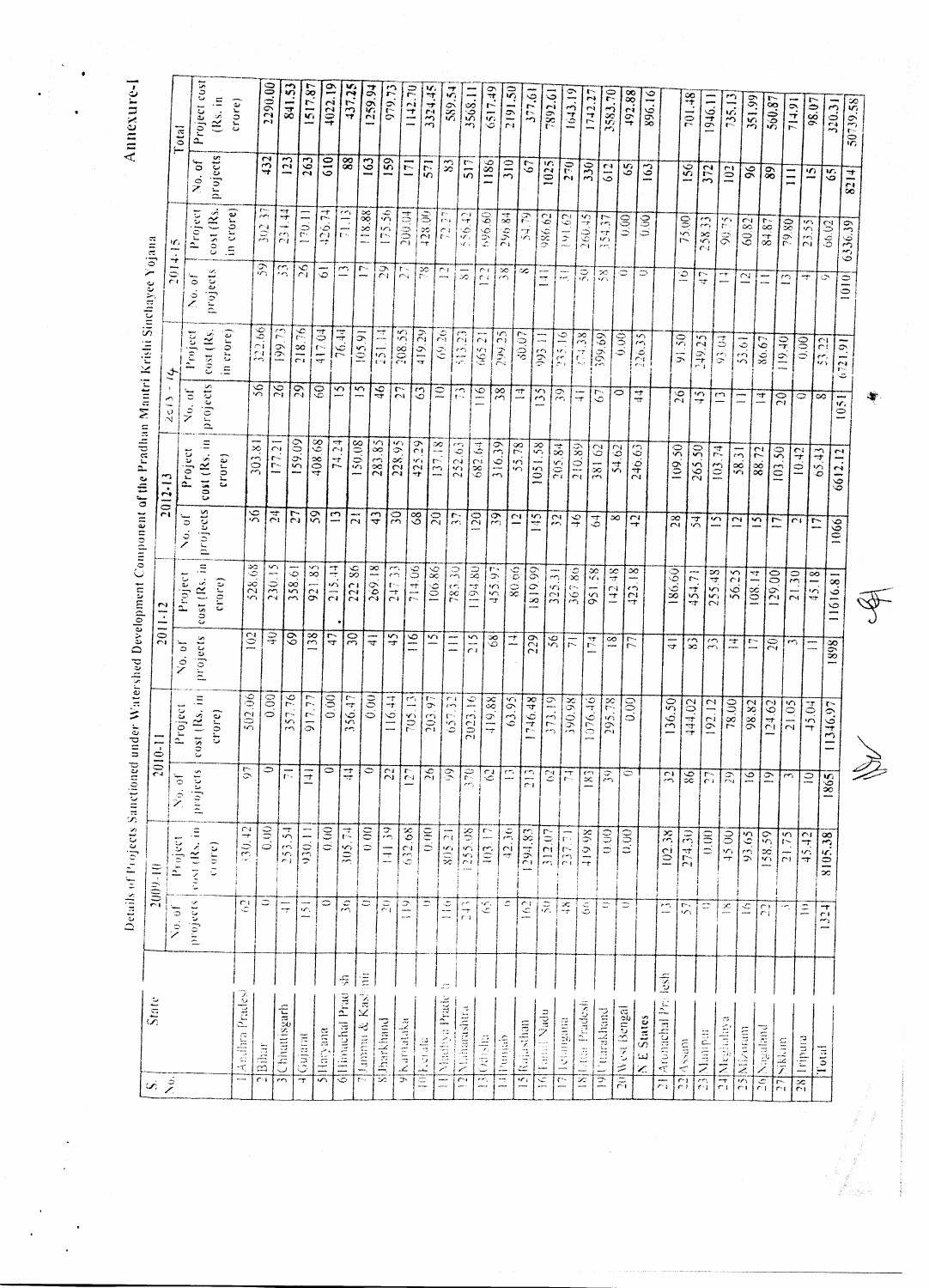|                                              |             |                   | Total              | 59                 |                    | $\frac{9}{10}$     | 47<br>ကို                                                                                                                                   | $\frac{9}{2}$        | $\overline{6}$       | $\Xi$                       | D                       |                                 |                 | $\frac{29}{278}$    | $\overline{C}$            | $\overline{\infty}$ | $\mathcal{Z}$         | $\overline{4}$                     | $\tilde{c}$                   |                |                    | $\frac{8}{3}$         | ∞                  | $\forall t$        |                    | $\overline{5}$            | $\tilde{\infty}$         | ഗ                  | $\circ$                         | 58                             | $\circ$                         | 1010                         |
|----------------------------------------------|-------------|-------------------|--------------------|--------------------|--------------------|--------------------|---------------------------------------------------------------------------------------------------------------------------------------------|----------------------|----------------------|-----------------------------|-------------------------|---------------------------------|-----------------|---------------------|---------------------------|---------------------|-----------------------|------------------------------------|-------------------------------|----------------|--------------------|-----------------------|--------------------|--------------------|--------------------|---------------------------|--------------------------|--------------------|---------------------------------|--------------------------------|---------------------------------|------------------------------|
| Annexure-I                                   | ᠃           | gonepiloano2      |                    | $\circ$            |                    | $\circ$            | $\circ$<br>$\circ$                                                                                                                          | $\circ$              | $\circ$              | ≎                           | ∣⇔                      | $\mathbb C$                     | Φ               | $\circ$             | $\circ$                   | $\circlearrowright$ | $\circ$               | $\circ$                            | $\Rightarrow$                 | $\circ$        | $\circ$            | $\circ$               | $\circ$            | $\circ$            | $\circ$            | $\circ$                   | $\circ$                  | Ò                  | $\circ$                         | $\circ$                        | $\circ$                         | $\overline{\bullet}$         |
|                                              | $2014 - 1$  | Works Phase       |                    | $\circ$            |                    | 0<br>$\circ$       | $\circ$                                                                                                                                     | $\circ$              | $\circ$              | $\circ$                     | lo                      | $\circ$                         | 5               | $\circ$             | $\circ$                   | $\circ$             | ਠ                     | $\circ$                            | O                             | $\circ$        | $\circ$            | $\circ$               | $\circ$            | $\circ$            | $\circ$            | $\circ$                   | $\circ$                  | $\circ$            | $\circ$                         | $\circ$                        | ञि                              | $\circ$                      |
|                                              |             | Preparatory Phase |                    | 59                 | $\frac{9}{1}$      | 47                 | 33                                                                                                                                          | 26                   | $\overline{\circ}$   | $\Xi$                       |                         | 29                              | $\overline{5}$  | 78                  | $\overline{2}$            | $\overline{\infty}$ | $\tilde{\mathcal{L}}$ | $\Xi$                              | $\overline{C}$                |                | ς,                 | 38                    | $\infty$           | $\overline{4}$     | ⇉                  | $\overline{\overline{m}}$ | $\Im$                    | Ö                  | $\circ$                         | 58                             | 0                               | $\overline{010}$             |
|                                              |             |                   | leioT              | 56                 | $97\,$             | 45                 | 26                                                                                                                                          | $\sqrt{29}$          | $\odot$              |                             | 25                      |                                 | $\frac{46}{27}$ | 63                  | $\supseteq$               | $\mathcal{L}$       | $\frac{6}{10}$        | $\overline{\omega}$                |                               | $\overline{4}$ | $\overline{20}$    | 38                    | $\overline{4}$     | $\mathfrak{Z}$     | 0                  | 59                        | $\overline{4}$           | ∞                  | $\circ$                         | 67                             | $\frac{44}{3}$                  | 1051                         |
|                                              | $2013 - 14$ | Consolidation     |                    | $\circ$            | $\circ$            | $\circ$            | $\overline{\circ}$                                                                                                                          | $\overline{\circ}$   | $\overline{\circ}$   | $\overline{\circ}$          | ∣⇔                      | $\circ$                         | $\circ$         | $\circ$             | $\circ$                   | $\circ$             | $\circ$               | $\circ$                            | $\circ$                       | $\circ$        | $\ddot{\circ}$     | $\overline{\circ}$    | $\circ$            | $\overline{\circ}$ | $\ddot{\circ}$     | $\bar{\circ}$             | $\circ$                  | $\circ$            | $\circ$                         | $\circ$                        | $\circ$                         | $\ddot{\circ}$               |
|                                              |             | Works Phase       |                    | 56                 | 0                  | 0                  | $\circ$                                                                                                                                     | $\circ$              | $\circ$              | $\circ$                     | ∣⇔                      | $\frac{1}{4}$                   | ¢               | $\circ$             | $\circ$                   | $\circ$             | $\circ$               | $\circ$                            | $\circ$                       | O              | $\circ$            | $\overline{\circ}$    | $\circ$            | $\circ$            | $\circ$            | $\overline{39}$           | $\circ$                  | $\infty$           | $\circ$                         | $\circ$                        | $\circ$                         | 144                          |
|                                              |             | Preparatory Phase |                    | $\circ$            | 95                 | 45                 |                                                                                                                                             | $\frac{26}{29}$      | $\mathcal{S}$        | $\frac{15}{2}$              |                         | $\frac{2}{5}$                   |                 | $\mathcal{C}$       | $\supseteq$               | 73                  | $\frac{6}{11}$        | $\Xi$                              | $\mathbb{Z}$                  | $\Xi$          | 20                 | 38                    | $\overline{4}$     | 135                | $\circ$            | $\circ$                   | $\mathfrak{Z}$           | $\circ$            | $\circ$                         | 67                             | $\overline{44}$                 |                              |
| Consolidation Phase (as on 30.11.2016)       |             | [010]             |                    | $\mathfrak{R}$     | 28                 | 국                  |                                                                                                                                             | $\frac{3}{27}$       | $ \mathfrak{D} $     |                             | $\overline{\mathbb{R}}$ | $\mathfrak{D}$                  | $\mathfrak{D}$  | 68                  | $\frac{20}{25}$           |                     |                       |                                    | $\frac{5}{2}$                 |                |                    | $\mathfrak{H}$        | $ \Xi $            | 145                | $\omega$           |                           | $\frac{6}{5}$            | $\Box$             | $\infty$                        | $\mathfrak{F}$                 | $\sqrt{2}$                      | 903                          |
|                                              |             | Consolidation     |                    | $\circ$            | $\circ$            | $\circ$            | $\circ$                                                                                                                                     | $\circlearrowright$  | $\circ$              | $\circ$                     | ⇨                       | $\circ$                         | $\circ$         | $\circ$             | $\circ$                   | $\circ$             | $\circ$               | $\circ$                            | $\circ$                       | $\circ$        | $\circ$            | $\circ$               | $\circ$            | $\circ$            | $\circ$            | $\circ$                   | $\circ$                  | $\circ$            | $\circ$                         | $\circ$                        | $\circ$                         | 1066<br>$\overline{\bullet}$ |
|                                              | $2012 - 13$ | Works Phase       |                    | 95                 | 28                 | $\circ$            | 24                                                                                                                                          | $\circ$              | 59                   | $\tilde{=}$                 | $\frac{1}{2}$           | 43                              | $\mathfrak{D}$  | 68                  | $\circ$                   | 57                  | $\ddot{\circ}$        | $\overline{15}$                    | $\circ$                       | $\circ$        | $\overline{1}$     | 39                    | $\circ$            | $\circ$            | $\circ$            | $\mathfrak{L}$            | $\overline{46}$          | $\overline{1}$     | $\infty$                        | $\circ$                        | $\circ$                         | 553                          |
|                                              |             | Preparatory Phase |                    | $\circ$            | 0                  | 54                 | $\circ$                                                                                                                                     | $\overline{27}$      | $\circ$              | $\circ$                     | ∣⇔                      | $\circ$                         | $\circ$         | $\circ$             | $\overline{5}$            | $\Rightarrow$       | 120                   | $\circ$                            | $\frac{11}{2}$                |                |                    | 0014                  |                    | $\sim$             |                    | $\circ$                   | $\circ$                  | $\overline{\circ}$ | $\circ$                         | 3                              | 42                              | 513                          |
|                                              |             | leto <sup>T</sup> |                    | 102                | $\triangleq$       | $\infty$           | $\frac{1}{2}$                                                                                                                               | $\mathcal{S}^9$      | 38                   | $\mathcal{L}_{\mathcal{P}}$ | $\sqrt{5}$              | $\overline{+}$                  | $\frac{45}{3}$  | $\overline{9}$      | $\sum$                    | $\equiv$            | 215                   | 33                                 | $\overline{4}$                | $\overline{1}$ | 50                 | 68<br>$\overline{4}$  | 229                |                    | $\sim$             | 있                         | $\overline{7}$           | $\Box$             | $\overline{\phantom{0}}$        | $\mathcal{L}$<br>$\frac{7}{7}$ |                                 |                              |
|                                              |             | ञ्ज्ञध्पत         |                    | $\overline{\circ}$ | $\circ$            | $\circ$            | $\overline{\circ}$                                                                                                                          | $\overline{\circ}$   | $\circ$              | $\circ$   $\circ$           |                         |                                 |                 |                     |                           |                     |                       |                                    |                               |                |                    |                       |                    |                    |                    |                           |                          |                    |                                 |                                |                                 | 898                          |
| 2011-12                                      |             | monippinosito.    |                    |                    |                    | 83                 |                                                                                                                                             |                      |                      |                             |                         | $\circ$                         | $\circ$         | $\overline{\circ}$  | $\overline{\circ}$        | $\overline{\circ}$  | $\circ$               | $\circ$                            | $\circ$                       | 10             | $\overline{\circ}$ | ा                     | $\circ$            | $\overline{\circ}$ | $\overline{\circ}$ | $\circ$                   |                          | $\circ$            | $\circ$                         | ाञ                             | $\bullet$                       |                              |
|                                              |             | Works Phase       |                    | $\frac{1}{2}$      | 4                  |                    | $\Theta$                                                                                                                                    | $\frac{6}{9}$        | $38$<br>47           | $\sqrt{5}$                  |                         | $\frac{45}{5}$<br>$\frac{1}{4}$ |                 | 116                 | $\overline{51}$           | 107                 | 214                   | 33                                 | $\overline{1}$<br>$\vert \Xi$ | $\overline{c}$ | 8 <sup>9</sup>     | 프                     | 229                | $\circ$            | 56                 | $\widetilde{\mathcal{L}}$ |                          | $\equiv$           | $\frac{8}{18}$                  | $\circ$<br>11                  | īΩ,<br>$\vec{r}$                |                              |
|                                              |             | Preparatory Phase |                    | $\circ$            | $\circ$            | $\circ$            | $\circ$                                                                                                                                     | $\circ$              | $\circ$<br>$\circ$   | $\circ$                     | $\circ$                 | $\circ$                         |                 | $\circ$             | $\circ$                   | $\circ$             | ం∣                    | 00                                 | $\circ$                       | $\circ$        |                    | ञञञि                  |                    |                    | $\circ$            | $\circ$                   | $\circ$                  |                    | $\frac{8}{58}$                  | $\circ$                        | 161                             |                              |
| (b) Works Phase and (c)                      |             | 1010              |                    | 97                 | 32                 | 86                 | $\circ$<br>$\overline{7}$                                                                                                                   | $\frac{4}{3}$        |                      | $\frac{4}{2}$               | $\circ$                 |                                 | $2\sqrt{27}$    |                     | 26<br>99                  | 370                 |                       | $\overline{27}$<br>$\overline{29}$ | $\vert 6 \vert$               | $\frac{1}{2}$  | $\Im$              | $\overline{1}$        | 213                | $\sim$             | $\mathcal{O}$      | 74                        | $\supseteq$              | 39                 | $83\,$                          | $\circ$                        | 865                             |                              |
|                                              |             | Consolidation     |                    | $\circ$            | $\circ$            | $\overline{\circ}$ | $\overline{\circ}$<br>$\overline{\circ}$                                                                                                    | $\overline{\circ}$   | $\circ$              | ∣⇔                          | $\circ$                 | $\circ$                         | $\circ$         | $\circ$             | $\circ$                   | $\overline{\circ}$  | $\circ$               | $\overline{29}$                    | $\overline{\circ}$            | $\overline{9}$ | $\circ$            | $\circ$               | $\overline{\circ}$ | $\circ$            | $\overline{O}$     | $ \infty $                | $\overline{\mathcal{A}}$ | ⇔                  |                                 | 0                              |                                 |                              |
| $2010-1$                                     |             | Works Phase       | 57                 | 32                 |                    | 86                 | 0<br>$\overline{r}$                                                                                                                         | $\Xi$                | 0                    | $\ddot{4}$                  | 0                       |                                 | $\frac{22}{27}$ | $ \mathscr{E} $     | 86                        | 359                 | $\overline{27}$       | $\circ$                            | $\overline{91}$               | $\circ$        | $\mathcal{O}$      | $\overline{2}$        | 213                | ⇨                  | $\mathcal{L}$      | 69                        | $\circ$                  | 36                 | $\overline{20}$<br>$\mathbb{S}$ | $\overline{\circ}$             | $\overline{\mathbf{3}}$<br>1758 |                              |
| eparatory Phase,                             |             | Preparatory Phase | $\circ$            |                    | $\circ$<br>$\circ$ | $\circ$            | $\circ$                                                                                                                                     | $\circ$              |                      | $\circ$   $\circ$           | O                       | $\circ$                         | $\circ$         | $\circ$             | $\circ$                   | $\circ$             | $\circ$               | $\circ$                            | $\circ$                       | $\circ$        | $\circ$            | $\circ$               | $\circ$            | $\sim$             | $\circ$            | $\circ$                   | $\circ$                  | $\circ$            | $\circ$                         | $\subset$                      | $\overline{ }$                  |                              |
|                                              |             | IetoT             | $\circ$            | $\sim$             |                    |                    | $\frac{1}{2}$ $\frac{1}{2}$ $\frac{1}{2}$ $\frac{1}{2}$ $\frac{1}{2}$ $\frac{1}{2}$ $\frac{1}{2}$ $\frac{1}{2}$ $\frac{1}{2}$ $\frac{1}{2}$ |                      |                      |                             |                         |                                 |                 |                     | $\sqrt{16}$               | 243                 |                       | $\frac{8}{1}$                      | $\overline{6}$                | 22             | 65                 | 0                     | 62                 | $\epsilon$         | $50\,$             | 48                        | $\overline{10}$          | $\circ$            | $\overline{66}$                 | $\overline{\circ}$             |                                 |                              |
|                                              |             | 22.5              | $\circ$            | $\overline{13}$    | $\circ$            | $\circ$            | $\circ$                                                                                                                                     | 54                   | $\circ$              | 10                          | $\circ$                 | $\circ$                         | $\circ$         | $\circ$             |                           | $\ddot{\circ}$      | ం                     |                                    |                               |                |                    |                       |                    |                    |                    |                           |                          |                    |                                 |                                | 1324                            |                              |
| 2009-1                                       |             | Consolidation     | $\mathcal{L}$      | $\circ$            | 57                 | $\circ$            |                                                                                                                                             |                      | $\circ$              | $\frac{1}{2}$               | $\circ$                 |                                 |                 | $\circ$             | 79                        |                     | ≎                     | $\overline{18}$                    | $\overline{a}$                | 22             | $\overline{65}$    | $\circ$               | $\mathfrak{L}$     | $\circ$            | $\circ$            | $\supseteq$               | $\supseteq$              | $\circ$            | $\mathcal{S}$                   | 0                              | 485                             |                              |
|                                              |             | Works Phase       | $\overline{\circ}$ | $\circ$            | $\circ$            | $\circ$            | $\overline{\overline{d}}$<br>$\circ$                                                                                                        | $\overline{97}$<br>O |                      |                             |                         | $\overline{20}$                 | $\frac{1}{1}$   |                     | $\widetilde{\mathcal{L}}$ | 239                 |                       | $\circ$                            | $\circ$                       | $\circ$        | $\circ$            | $\circ$               | $\overline{50}$    | $\sim$             | 50                 | $\overline{37}$           | $\circ$                  | $\circ$            | $\circ$                         | 10                             | 833                             |                              |
|                                              |             | Preparatory Phase |                    |                    |                    |                    |                                                                                                                                             |                      | $\circ$              | $\circ$                     | $\circ$                 | $\circ$                         | $\circ$         | $\mathbb C$         | $\mathbb{C}$              | $\circ$             | $\circ$               | $\circ$                            | $\circ$                       | $\circ$        | $\circ$            | $\ddot{\circ}$        | $\circ$            | $\overline{\circ}$ | $\circ$            | $\circlearrowright$       | $\ddot{\circ}$           | $\circ$            | $\circ$                         | $\Rightarrow$                  | $\bullet$                       |                              |
| Details of Projects in the $(a)$ Pr<br>State |             |                   | Andhra Pradesh     | Arunachal Pradesh  |                    |                    | Chhattisgarh                                                                                                                                |                      |                      | Pradesh                     | Jammu & Kashmir         |                                 |                 |                     | Madhya Prades!            | Maharashtra         |                       |                                    |                               |                |                    |                       |                    |                    | Tamil Nadu         |                           |                          | Uttarakhand        | Uttar Pradesh                   | West Bengal                    | Total                           |                              |
|                                              |             |                   |                    |                    | Assam              | Bihar              |                                                                                                                                             | Gujarat              | Haryana              | Himachal                    |                         | Jharkhand                       | Karnataka       | Kerala              |                           |                     | Manipur               | Meghalaya                          | Mizoram                       | Nagaland       | Odisha             | Punjab                | Rajasthan          | Sikkim             |                    | Telangana                 | Tripura                  |                    |                                 |                                |                                 |                              |
|                                              |             |                   |                    | $\bigcap$          | $\sim$             | 4                  | ١r.                                                                                                                                         | Ó                    | $\overline{r}$<br> ≫ |                             | Ò.                      | $\supseteq$                     |                 | $\overline{\Omega}$ | $\overline{\Omega}$       | $\frac{1}{4}$       | $\overline{5}$        | $\frac{1}{2}$                      | $\overline{ }$                | $\leq$         | $\supseteq$        | 20<br>$\overline{21}$ | $\mathbb{C}^1$     | $\mathfrak{S}$     |                    | 24                        | Ń                        | 26 <sup>1</sup>    |                                 | $\infty$                       |                                 |                              |

 $\hat{\mathfrak{G}}$ 

Ž